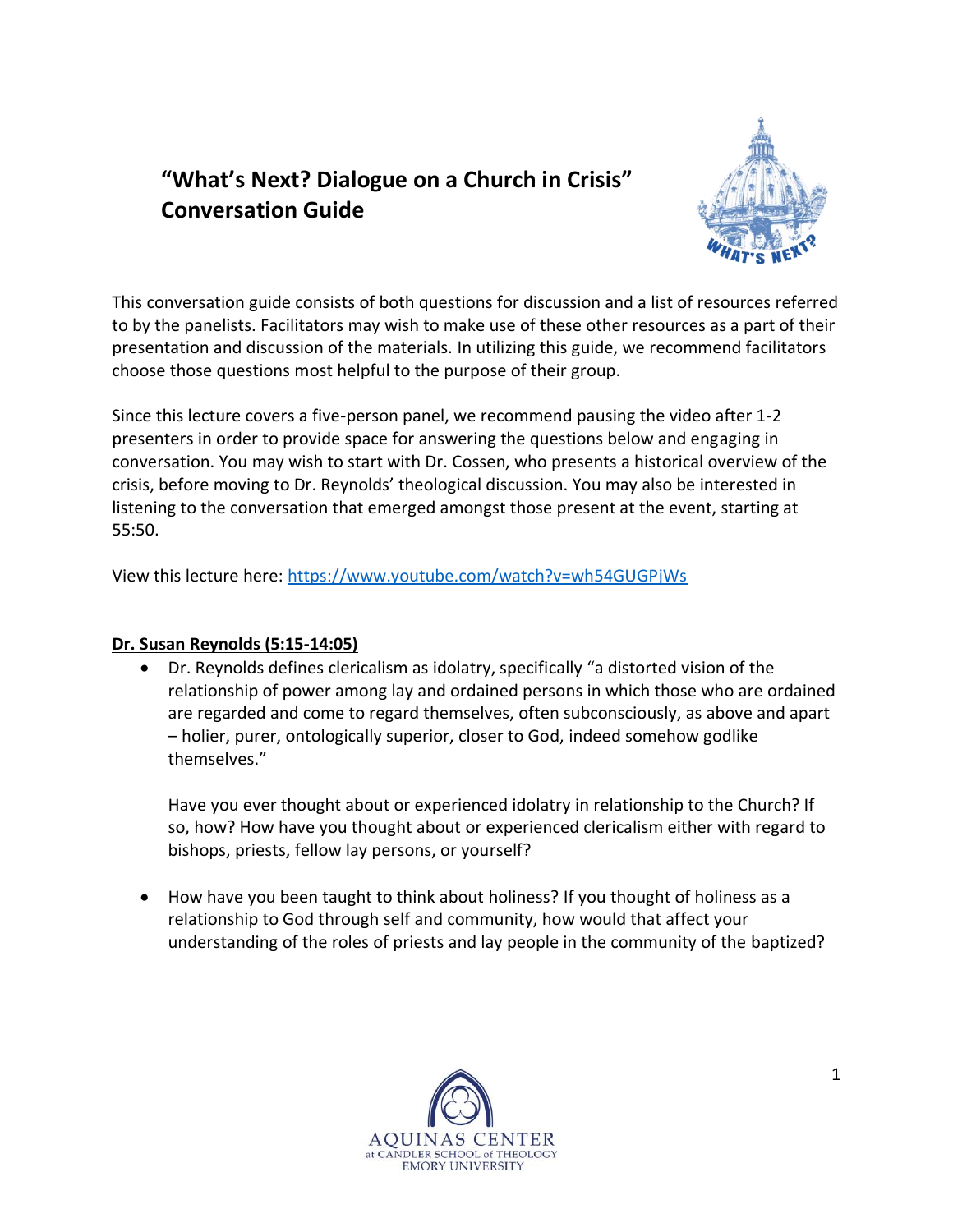## **Dr. William Cossen (14:10-23:03)**

- Are you familiar with both the Dallas Charter and the John Jay Report referenced by Dr. Cossen? This is a good moment to discuss those two documents with your group facilitator and clarify important measures for protecting children and young people (including the importance of VIRTUS training).
- Dr. Cossen lists a number of factors in Church and society since Vatican II that affect how we understand the abuse crisis now. Take some time to note these, and ask yourself how you think these factors affect both Catholics' reaction to the abuse crisis and that of the wider society. Are there other factors you would add to the list?

#### **Dr. Andy Lichtenwalner (23:08-31:15)**

- Are you familiar with the National Review Board and National Advisory Council discussed by Dr. Lichtenwalner? If not, how do you think the Church could increase education and transparency not only to improve lay involvement, but also to make lay people aware of the pathways for leadership that already exist?
- Have you ever thought of being a lay person as a vocation? What gifts and responsibilities do you think are included in this vocation?

## **Marie Breitenbeck, O.P., J.C.D. (31:35-42:45)**

• Sr. Marie quotes the final canon from the 1983 Code of Canon Law for the Latin Church, which states that canon law is "for the salvation of souls, which must always be the supreme law of the Church." (Can. 1752) Marie speaks of this final code as reaffirming the universal call to holiness.

How do you see the institutional structures of the Church aiding or failing this universal call to holiness, which can set our souls free from fear and sin, and lead us towards salvation?

• What is synodality? What are some of the challenges to synodality that emerge from Sr. Marie's discussion of the recent Vatican sexual abuse summit in February 2019?

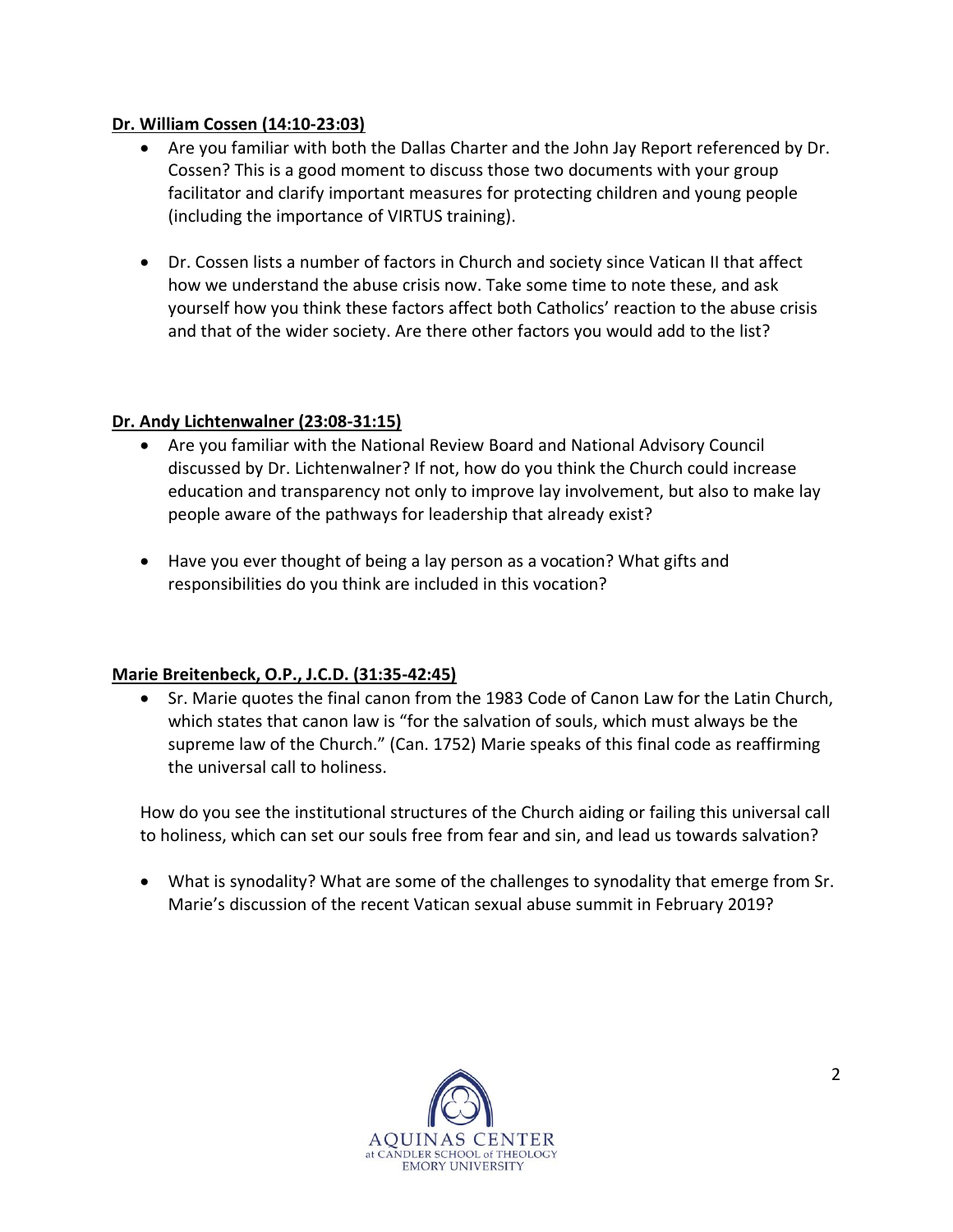#### **Fr. Desmond Drummer (42:50-54:45)**

- Fr. Desmond discusses some of the painful realities of trying to address the abuse crisis in our Church – including the way that some Catholics view with suspicion those who talk about the crisis, as if they might wish to do harm to the Church by speaking about the crisis. How do you think we as parish communities can better provide space for discussion, reflection, and healing? What are some of the challenges of trying to do this work?
- Despite the darkness and evil in our churches, societies, and the world, Fr. Desmond reminds us that we do not need to be afraid because Christ is risen. Where do you find hope in your life as a person of faith?

#### Resources:

**Survivor Support**

**If you have been the victim of abuse in the Catholic Church, please reach out to someone. Below are contact points that can help.**

| <b>RAINN National Sexual Assault</b><br><b>Hotline</b> | 800-656-HOPE (4673) or online chat                                        |
|--------------------------------------------------------|---------------------------------------------------------------------------|
| <b>Survivors Network of those Abused</b><br>by Priests | Assistance Line: 1-877-SNAP-HEALS (877-762-<br>7432)                      |
| <b>Victim Assistance Coordinators</b>                  | Click here to contact a victim assistance<br>coordinator in your diocese. |

• For reports and documents on the abuse crisis, educational information, and steps on how to take action, visit [http://catholiclayresponse.com/.](http://catholiclayresponse.com/)